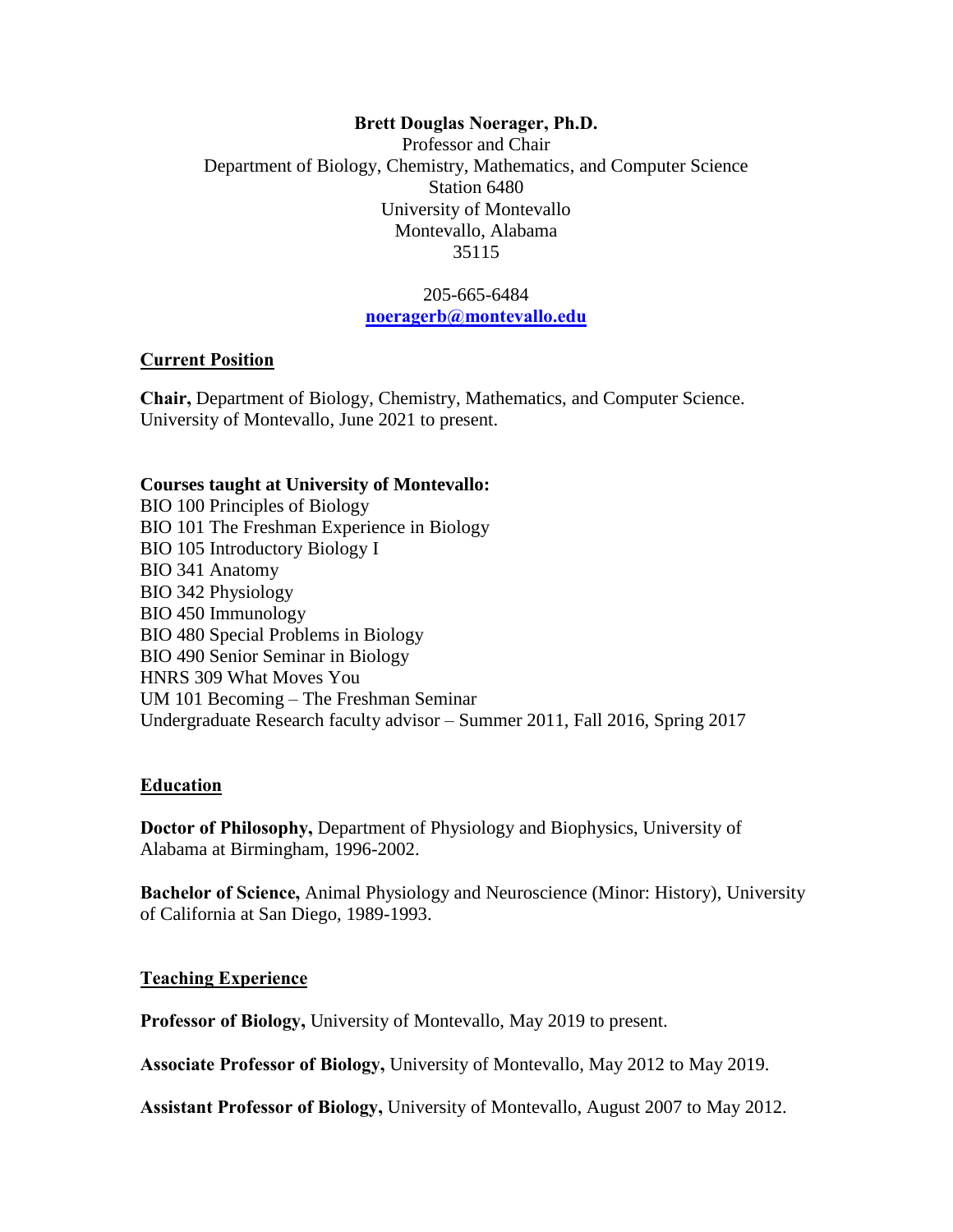**Physiology Co-Instructor,** Birmingham-Southern College, February 2006 to May 2006, February 2007 to May 2007.

**Physiology Laboratory Instructor,** Birmingham-Southern College, February 2006 to May 2006.

**Organismal Biology Laboratory Instructor,** Birmingham-Southern College, September 2006 to December 2006, September 2005 to December 2005.

**Human Physiology Laboratory Instructor,** University of Alabama at Birmingham, January 2005 to August 2005, January 2004 to August 2004.

**Population and Ecosystem Biology Laboratory Instructor,** Birmingham-Southern College, February 2005 to May 2005.

**Mammalian Physiology Laboratory Instructor,** University of Alabama at Birmingham, June 2004 to August 2004.

### **Service**

Human and Animal Subjects Research Committee, 2018 to present.

Health Professions Advisory Committee Chair, 2011 to present.

Plunge coordinator, 2011 to present.

UM Pre-Health Professionals Society faculty advisor, Fall 2012 to present.

Biology Club faculty advisor, August 2007 to present.

Beta Beta Beta National Biological Honor Society faculty advisor, August 2007 to present.

Faculty Senate, Fall 2009 to August 2015; August 2018 to August 2021.

University Operations Subcommittee of the Technology Advisory Committee, October 2018 to 2020.

Golden Key International Honour Society faculty advisor, 2011 to 2019.

Teacher Education Committee member, Fall 2010 to 2019.

Run for Research race director, 2011 to 2018.

UM Undergraduate Research Day poster judge, 2014, 2015, 2016, 2018.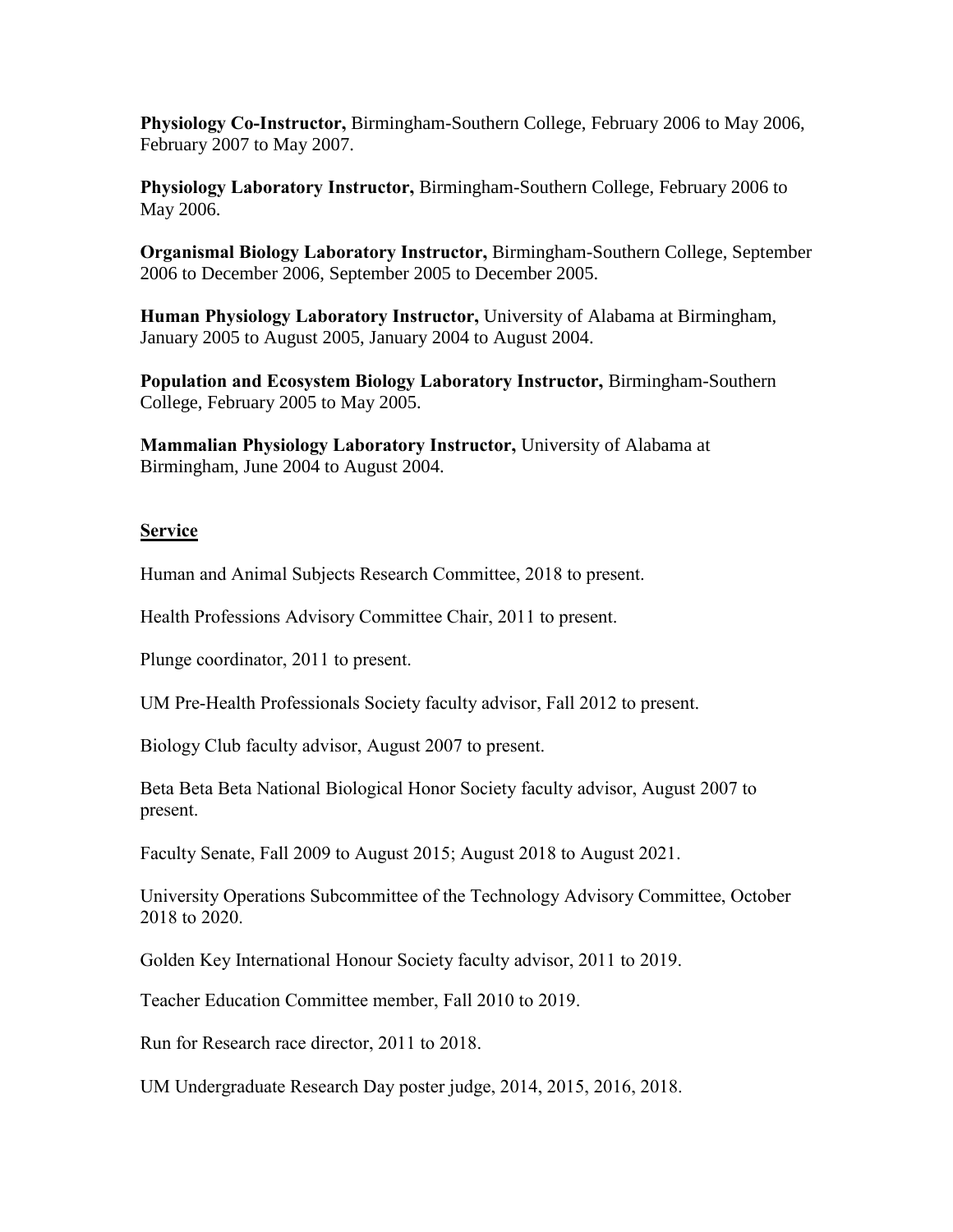Academic Policies sub-committee member of Faculty Senate, Fall 2012 to August 2015.

General Education Review Committee member, Fall 2012 to Spring 2014.

Montevallo Connection, Faculty-to-Faculty Project, Fall 2010 to 2013.

Montevallo Connection, Vertical Teaming Initiative, Fall 2011 to 2013.

Run for Research committee member, April 2008 to 2011.

Becoming 101 Implementation Committee, Fall 2008 to Spring 2009.

# **Research Experience**

**Postdoctoral Fellow,** Department of Physiology and Biophysics, University of Alabama at Birmingham, August 2002 to July 2007.

**Graduate Research Assistant,** Department of Physiology and Biophysics, University of Alabama at Birmingham, August 1996 to July 2002.

**Research Technician,** Division of Neuroscience, Baylor College of Medicine, January 1994 to June 1996.

# **Awards and Honors:**

The National Society of Leadership and Success, Honorary Member 2018.

Linda and Todd Strange Endowed Professor, 2015-2018.

University of Montevallo University Scholar, 2012.

Sole Survivor of the 2012 Life Raft Debate.

University of Montevallo Pre-tenured Faculty Summer Research Stipend. \$5000 award to fund research during Summer 2011.

Golden Key International Honour Society, Honorary Member, Spring 2010.

National Institutes of Health ARRA Administrative Supplements Providing Summer Research Experiences for Students and Science Educators grant. \$24,000 funding for Summer 2009 and 2010.

National Heart, Lung, and Blood Institute (NHLBI) Basic Mechanisms in Lung Disease Research Training Grant postdoctoral research training position. July 2005 to June 2006.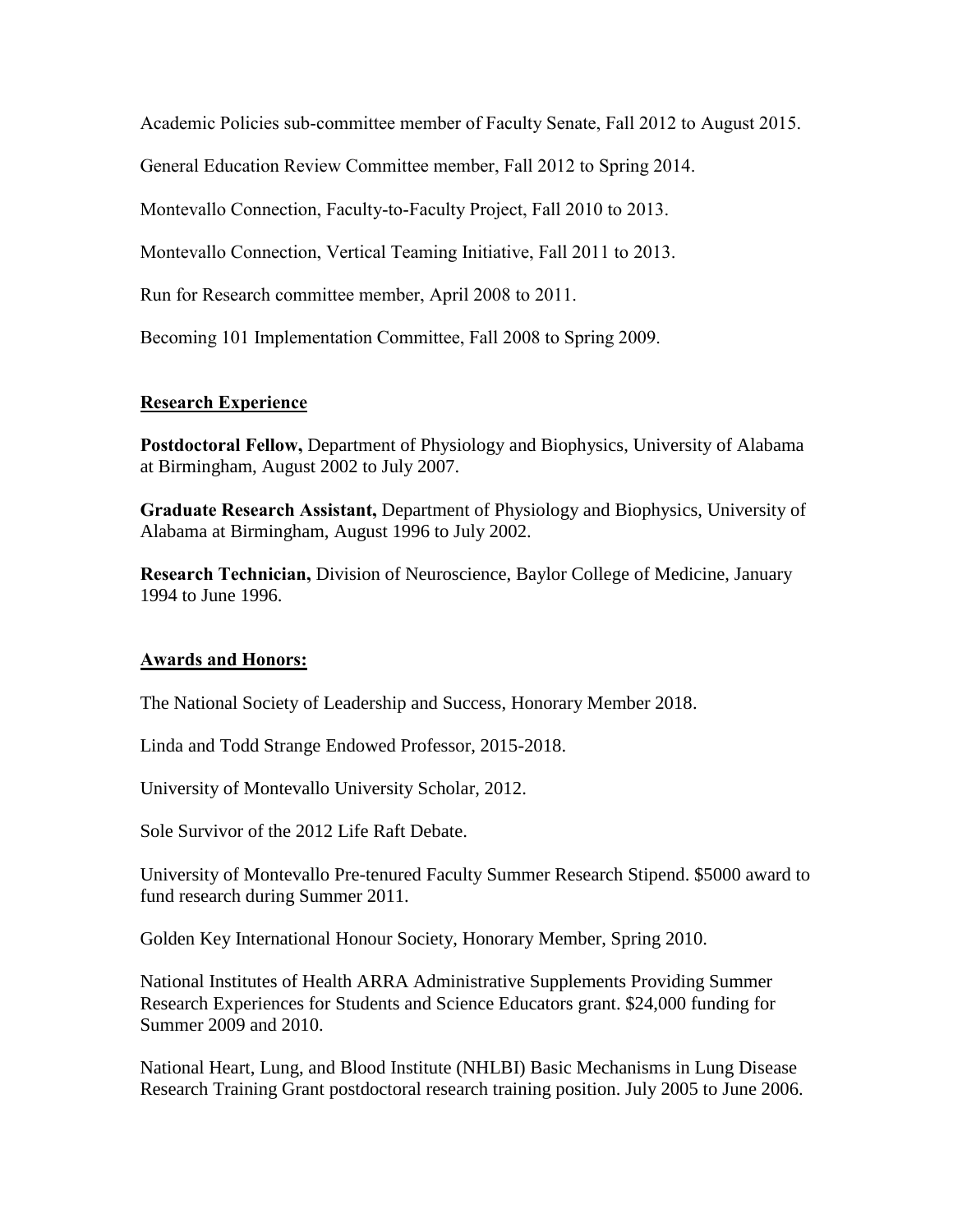National Institutes of General Medical Sciences (NIGMS) Trauma and Inflammation Research Training Grant postdoctoral research training position. July 2003 to June 2005.

University of Alabama at Birmingham Preparing Future Faculty teaching internship. August 2003 to August 2004.

Graduate Research Assistantship, Department of Physiology and Biophysics, University of Alabama at Birmingham, 1996 to 2002.

## **Invited Talks**

University of Montevallo University Scholar Lecture, November 29, 2012.

University of Montevallo Faculty Research Symposium, March 7, 2012

A+ College Ready AP Biology Immunology workshop, Tuscaloosa, AL, June 2011

Golden Key International Honour Society Spring 2010 Induction Ceremony.

2009 Career Development Workshop hosted by the University of Alabama at Birmingham Industry Roundtable, April 18, 2009.

### **Publications**

### **Published papers**

1. Russell, D.W., Hardison, M., Genschmer, K.R., Szul, T., Bratcher, P.E., Abdul Roda, M., Xu, X., Viera, L., Blalock, J.E., Gaggar, A., and **Noerager, B.D.** 2019. Benzyloxycarbonyl-proline-prolinal (ZPP): Dual complementary roles for neutrophil inhibition. *Biochemical and Biophysical Research Communications.* 517 (4): 691-6.

2. Genschmer, K.R., Russell, D.W., Szul, T., Bratcher, P.E., **Noerager, B.D.,** Abdul-Roda, M., Xu. X., Viera, L., Abdallah, T.H., King, R.W., McNicholas, C.M., Wells, J.M., Dransfield, M.T., Gaggar, A., and Blalock, J.E. 2019. Activated PMN exosomes: pathogenic entities inducing matrix destruction in the lung. *Cell*. 176 (1): 113-26.

3. **Noerager, B.D.,** Xu X., Davis, V.A., Jones, C.W., Okafor, S., Whitehead, A., Blalock, J.E., and Jackson, P.L. 2015. A potential role for acrolein in neutrophil-mediated chronic inflammation. *Inflammation*. 38 (6): 2279-87.

4. Jackson, P.L., **Noerager, B.D.,** Jablonsky, M., Hardison, M.T., Cox, B.D., Patterson, J.C., Dhanapal, B., Blalock, J.E., and Muccio, D.D. 2011. A CXCL8 receptor antagonist based on the structure of N-Acetyl-Proline-Glycine-Proline. *European Journal of Pharmacology*. 668 (3): 435-42.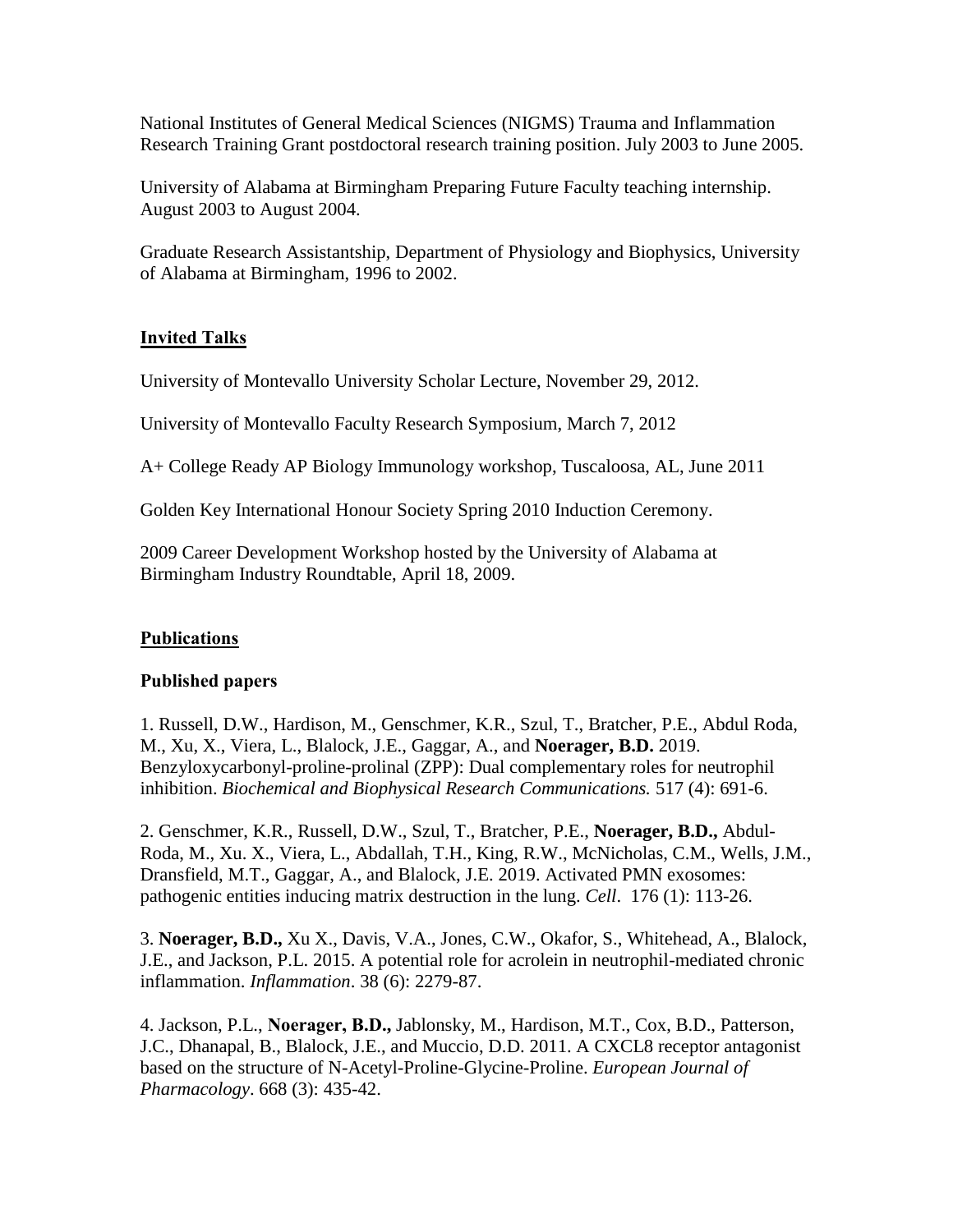5. Snelgrove, R.J., Jackson, P.L., Hardison, M.T., **Noerager, B.D.**, Kinloch, A., Gaggar, A., Shastry, S., Rowe, S.M., Shim, Y.M., Hussell, T., Blalock, J.E. 2010. A critical role for LTA4H in limiting chronic pulmonary neutrophilic inflammation. *Science*. 330 (6000): 90-4.

6. O'Reilly, P., Jackson, P.L., **Noerager, B.,** Parker, S., Dransfield, M., Gaggar, A., and Blalock, J.E. 2009. N-α-PGP and PGP, potential biomarkers and therapeutic targets for COPD. *Respiratory Research*. 10: 38-45.

7. Rowe, S.M., Jackson, P.L., Liu, G., Hardison, M., Livraghi, A., Solomon, G.M., McQuaid, D.B., **Noerager, B.D.,** Gaggar, A., Clancy, J.P., O'Neal, W., Sorscher, E.J., Abraham, A., Blalock, J.E. 2008. Potential role of high mobility group box 1 in cystic fibrosis airway disease*. American Journal of Respiratory and Critical Care Medicine*. 178: 822-31.

8. Gaggar, A., Jackson, P.L., **Noerager, B.D.,** O'Reilly, P.J., McQuaid, D.B., Rowe, S.M., Clancy, J.P., Blalock, J.E. 2008. A novel proteolytic cascade generates an extracellular matrix-derived chemoattractant in chronic neutrophilic inflammation. *The Journal of Immunology*. 180: 5662-9.

9. Galin, F.S., Chrisman, C.L., Cook, J.R., Xu, L., Jackson, P.L., **Noerager, B.D.,** Weathington, N.M., Blalock, J.E. 2007. Possible therapeutic vaccines for canine myasthenia gravis: Implications for the human disease and associated fatigue. *Brain, Behavior, and Immunity*. 21 (3): 323-31.

10. Weathington, N.M., van Houwelingen, A.H., **Noerager, B.D.,** Jackson, P.L., Kranevald, A.D., Downs, J.T., Galin, F.S., Folkerts, G., Nijkamp, F.P., Blalock, J.E. 2006. A novel peptide CXCR ligand derived from extracellular matrix degradation during airway inflammation. *Nature Medicine*. 12 (3): 317-23.

11. **Noerager, B.D.,** Inuzuka, T., Kira, J., Blalock, J.E., Whitaker, J.N., Galin, F.S. 2001. An IgM anti-MBP Ab in a case of Waldenstrom's macroglobulinemia with polyneuropathy expressing an idiotype reactive with an MBP epitope immunodominant in MS and EAE. *Journal of Neuroimmunology*. 113 (1): 163-9.

12. Maunsell, J.H.R., Ghose, G.M., Assad, J.A., McAdams, C.J., Boudreau, C.E., **Noerager, B.D.** 1999. Visual response latencies of magnocellular and parvocellular LGN neurons in macaque monkeys. *Visual Neuroscience*. 16 (1): 1-14.

13. Fenster, C.P., Rains, M.F., **Noerager, B.,** Quick, M.W., Lester, R.A. 1997. Influence of subunit composition on desensitization of neuronal acetylcholine receptors at low concentrations of nicotine. *Journal of Neuroscience*. 17 (15): 5747-59.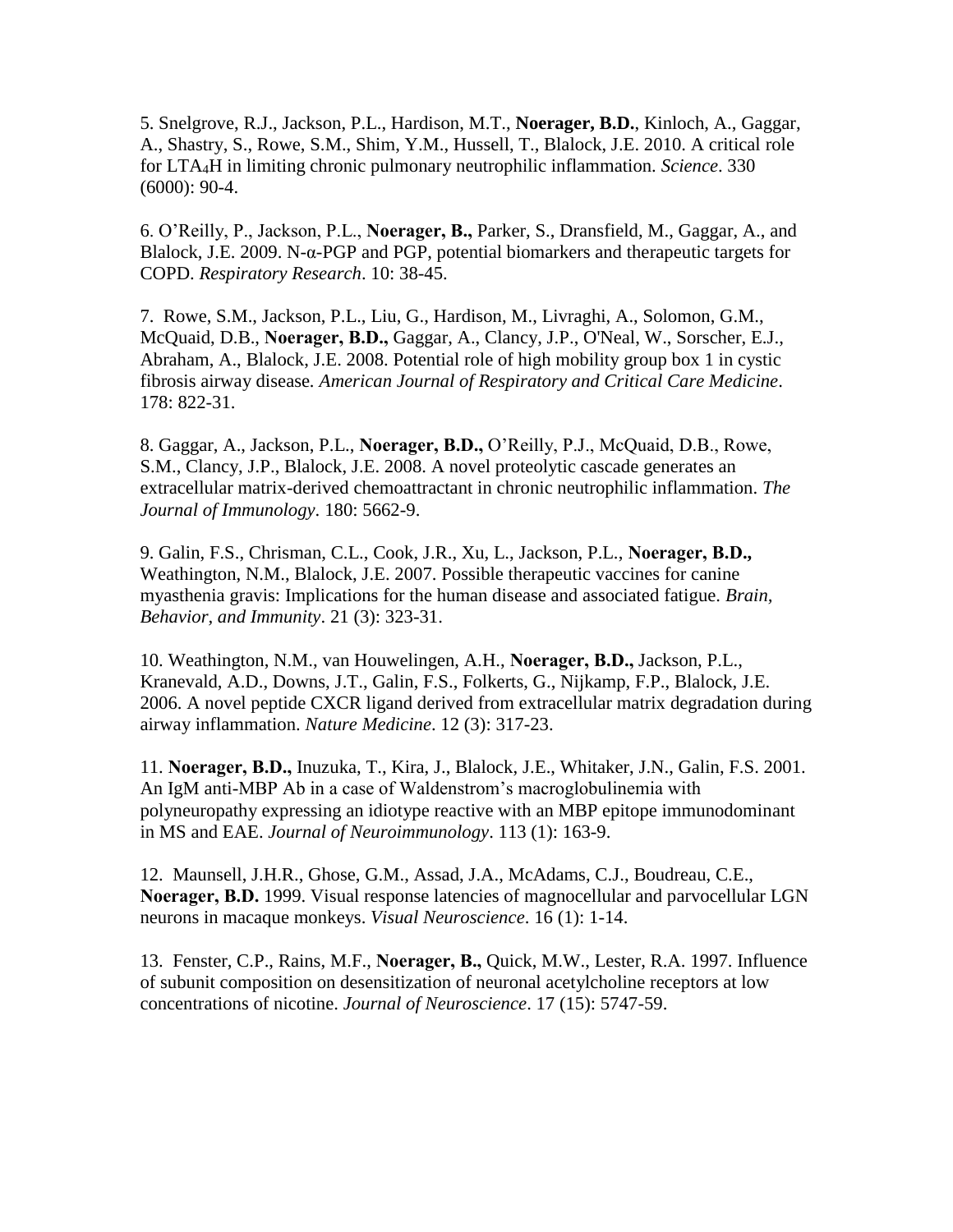### **Manuscripts in preparation**

1. Jackson, P.L. Sullivan, D. **Noerager, B.D.,** Wells, J.M., and Blalock, J.E. Power of electronic cigarette devices affects productivity of inflammatory chemicals. In preparation for *Journal of Biological Chemistry.*

# **Patents**

1. Blalock, J.E., Djekic, U.V., Jackson, P.L., Gaggar, A., **Noerager, B.**, O'Reilly, P.J. Prolyl endopeptidase inhibitors for reducing or preventing neutrophilic inflammation. 2009.

## **Dissertation**

1. **Noerager, B.D.** 2002. Cross-reactive idiotypes: Vaccine targets for autoimmune diseases.

### **Abstracts and Presentations**

1. Russell, D., Genschmer, K.R., Szul, T., **Noerager, B.,** Xu, X., Viera, L., Abdalla, T., McNicholas, C.M., Well, J.M., Dransfield, M.T., Gaggar, A., and Blalock, J.E. Neutrophil-derived exosomes purified from COPD patient bronchoalveolar fluid cause a COPD like phenotype in a mouse model via a neutrophil elastase dependent mechanism. Presented at the American Thoracic Society International Scientific Conference, San Diego, CA. May 2018.

2. Henderson, J., Rivers, N., and **Noerager, B.D.** Modeling Alzheimer's disease. Presented at University of Montevallo Undergraduate Research Day, March 22, 2017. Awarded first place in the poster presentation category.

3. Sullivan, D.I., **Noerager, B.D.,** Wells, J.M., Blalock, J.E., Bailey, W.C., and Jackson, P.L. Mechanical and Chemical Components of Electronic Cigarettes Affect Combustion Product Formation and Biological Pathways of Inflammation. Presented at the American Thoracic Society International Scientific Conference, Denver, Colorado. May 2015.

4. Davis, V.A. and **Noerager, B.D.** 2012. Acrolein exposure influences neutrophil function. Presented at the Council of Public Liberal Arts Colleges (COPLAC) regional conference at Georgia College and State University, April 2012.

5. **Noerager, B.D.,** Xu, X., Davis, V.A., Jones, C.W., Okafor, S., Whitehead, A., Blalock, J.E., and Jackson, P.L. 2011. Acrolein treatment exacerbates neutrophil-mediated collagen breakdown and PGP generation. Presented at the American Thoracic Society International Scientific Research Conference, San Francisco, California. May 2012.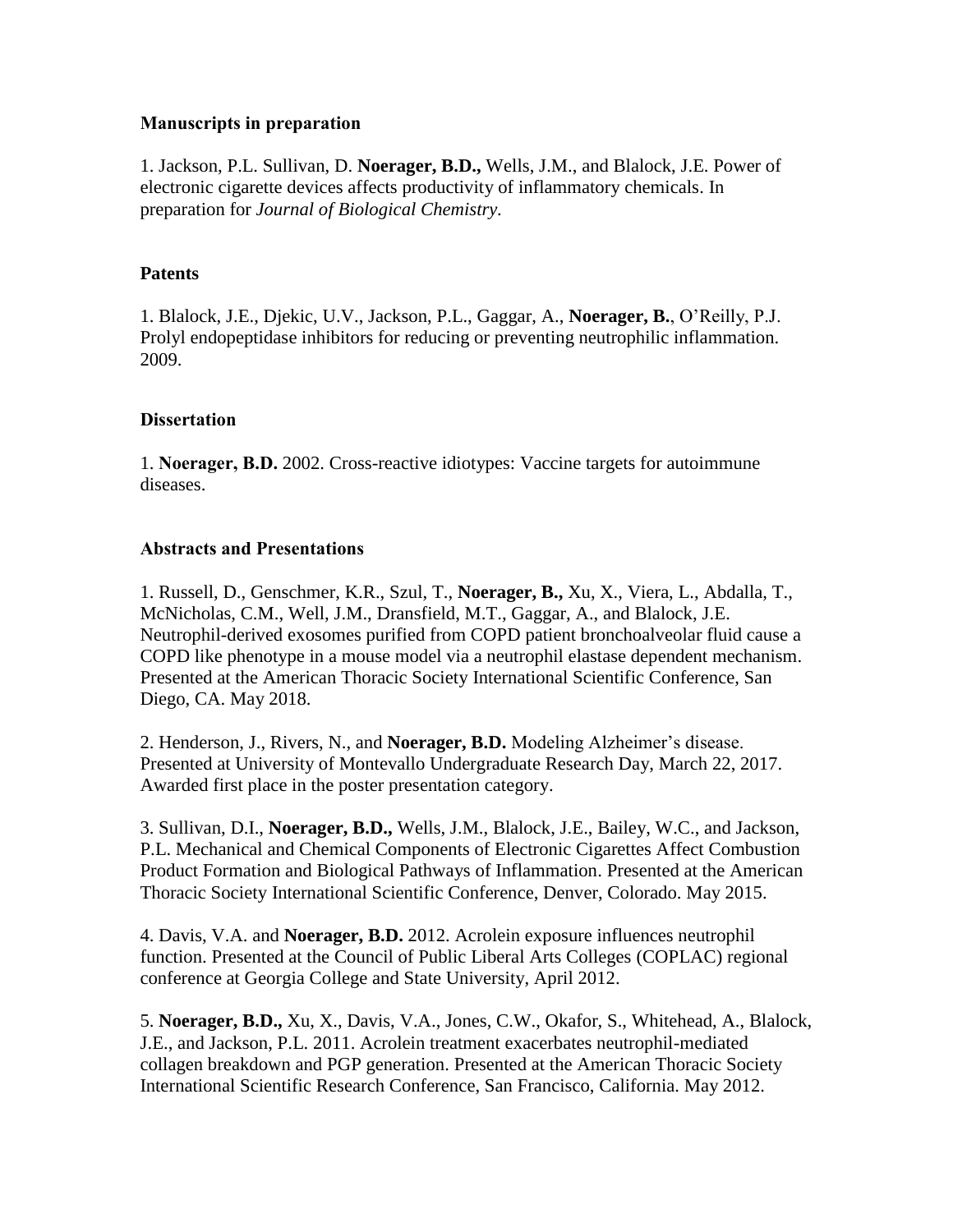6. **Noerager, B.D.**, Xu, X., Okafor, S., Blalock, J.E., and Jackson, P.L. 2010. Acrolein treatment of human neutrophils affects enzyme release and activation. Presented at the American Thoracic Society International Scientific Conference, Denver, Colorado. May 2011

7. **Noerager, B.**, Jackson, P.L., O'Reilly, P., Snelgrove, R., and Blalock, J.E. 2009. Treatment of clinical samples with aminopeptidase inhibitors increases the signal strength and preserves the integrity of a potential COPD biomarker. Presented at The American Thoracic Society International Scientific Conference, New Orleans, Louisiana. May 2010.

8. Snelgrove, R.J., Jackson, P.L., **Noerager, B.D.,** Dkekic, U.V., Gaggar, A., and Blalock, J.E. A novel tripeptide aminopeptidase degrades the neutrophil chemoattractant PGP and dictates the amplitude of neutrophilic lung inflammation. Presented at The American Thoracic Society International Scientific Conference. San Diego, California. May 2009.

9. Gaggar, A., Jackson, P.L., **Noerager, B.D.,** O'Reilly, P.J., Clancy, J.P., Blalock, J.E. A novel mechanism of neutrophil recruitment involving proteolytic cleavage of collagen. Presented at The American Thoracic Society International Scientific Conference. Toronto, Ontario, Canada. May 2008.

10. Gaggar, A., Jackson, P., **Noerager, B.,** O'Reilly, P.J., Clancy, J.P., and Blalock, J.E. Cystic fibrosis sputum generates chemotactic collagen fragments. Presented at The American Thoracic Society International Scientific Conference. San Francisco, California. June 2007.

11. Weathington, N.M., **Noerager, B.D.,** Jackson, P.L., van Houwelingen, A., Nijkamp, F., and Blalock, J.E*.* PGP, a peptide PMN chemoattractant, is released during airway inflammation and causes pulmonary neutrophilia and disease. Presented at The American Thoracic Society International Scientific Conference. San Diego, California. May 2006.

12. Weathington, N.M., **Noerager, B.D.,** Jackson, P.L., van Houwelingen, A., Folkerts, G., Nijkamp, F., and Blalock, J.E. Characterization of a novel CXC ligand derived from matrix degradation and active on neutrophils. Presented at The Keystone Symposium on Chemokines and Chemokine Receptors. Snowbird, Utah. January 2006.

13. **Noerager, B.D.** 2002. A monoclonal antibody vaccine for experimental allergic encephalomyelitis: therapeutic implications for multiple sclerosis. Presented at the Graduate Student Research Day, University of Alabama at Birmingham.

14. **Noerager, B.D.,** Galin, F.S. Idiotypic Relatedness Between Human  $V$  VIII and Murine V $\lfloor x$ : Implications for EAE and MS. The FASEB Journal. 16(5) Part II: A1044. Poster presented at Experimental Biology '02. New Orleans, LA. April 2002.